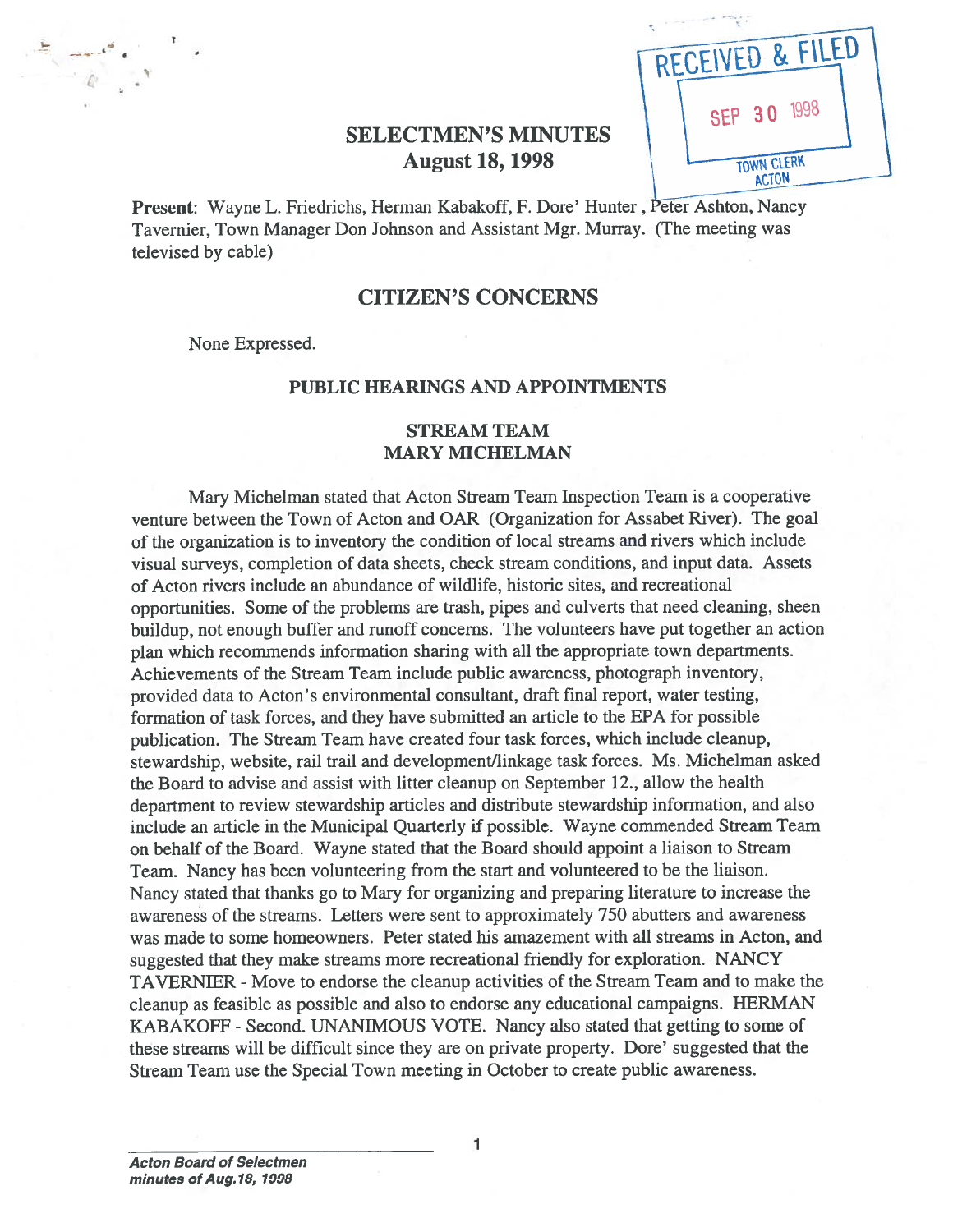### SELECTMEN'S BUSINESS

#### COMMITTEE REAPPOINTMENTS

Wayne discussed the sunset policy which includes allowing <sup>a</sup> committee member only to serve on two terms. Michaela Moran would like to be reappointed for her third time in order to keep <sup>a</sup> full Board which currently has one full committee member who would like to step down and one alternate that would like to step up. Anne Forbes stated that the Committees recommendation is to keep <sup>6</sup> full members and <sup>2</sup> alternate members that they currently have. Anne suggested that since the year has started, and Michaela is the current chairman, the Committee would like to keep her as <sup>a</sup> full member. Dore' asked if the potential vacancy had been advertised. This has not been done. Dore' stated that the policy is clear, indicating that if no one is waiting we could let Michaela continue either for <sup>a</sup> full term or at least for <sup>a</sup> year. Robert McCall has indicated that he would like to step down to alternate and Ken Guditz would like to step up to full, however, the Board asked to see <sup>a</sup> letter indicating this change from Mr. Guditz and McCall. This reques<sup>t</sup> will then be processe<sup>d</sup> at <sup>a</sup> future Board meeting under the consent calendar. NANCY TAVERNIER - Move to appoint Michaela Moran as <sup>a</sup> full member of Historic District Commission with <sup>a</sup> term to expire June 30, 2001. DORE HUNTER - Second. UNANIMOUS VOTE. Anne Forbes suggested that maybe the VCC could move up their reappointment recommendation list to possibly January instead of June in order to avoid time constraint problems.

Board of Health reappointment of William Mclnnis. The Board of Health is currently short one member. Currently there are three applicants that have expresse<sup>d</sup> interest in the Board. NANCY TAVERNIER - Move to appoint William McInnis to the Board of Health with a term to expire June 30, 2001. DORE HUNTER - Second. UNANIMOUS VOTE.

Planning Board -Gregory Niemyski. Mr. Niemyski has currently served <sup>10</sup> years on the Planning Board and has reached the maximum amount he can serve. The Planning Board currently has <sup>a</sup> alternate member, Kenneth Sghia-Hughes that would like to move up to full member. WAYNE FRIEDRICHS - Move to appoint Kenneth Sghia Hughes as a full member to the Planning Board with <sup>a</sup> term to expire 6/30/2003. DORE HUNTER - Second. UNANIMOUS VOTE. Nancy suggested that the Chairman send <sup>a</sup> letter to Greg thanking him for his years of service and offering an alternate position to him.

#### BOARD OF APPEALS APPOINTMENT

HERMAN KABAKOFF - Move to appoint Thomas Lemire to the Board of Appeals to fill the unexpired term of Janet Clark. - NANCY TAVERNIER - Second. UNANIMOUS VOTE.

#### SPECIAL TOWN MEETING

Peter volunteered to take all the Planning articles.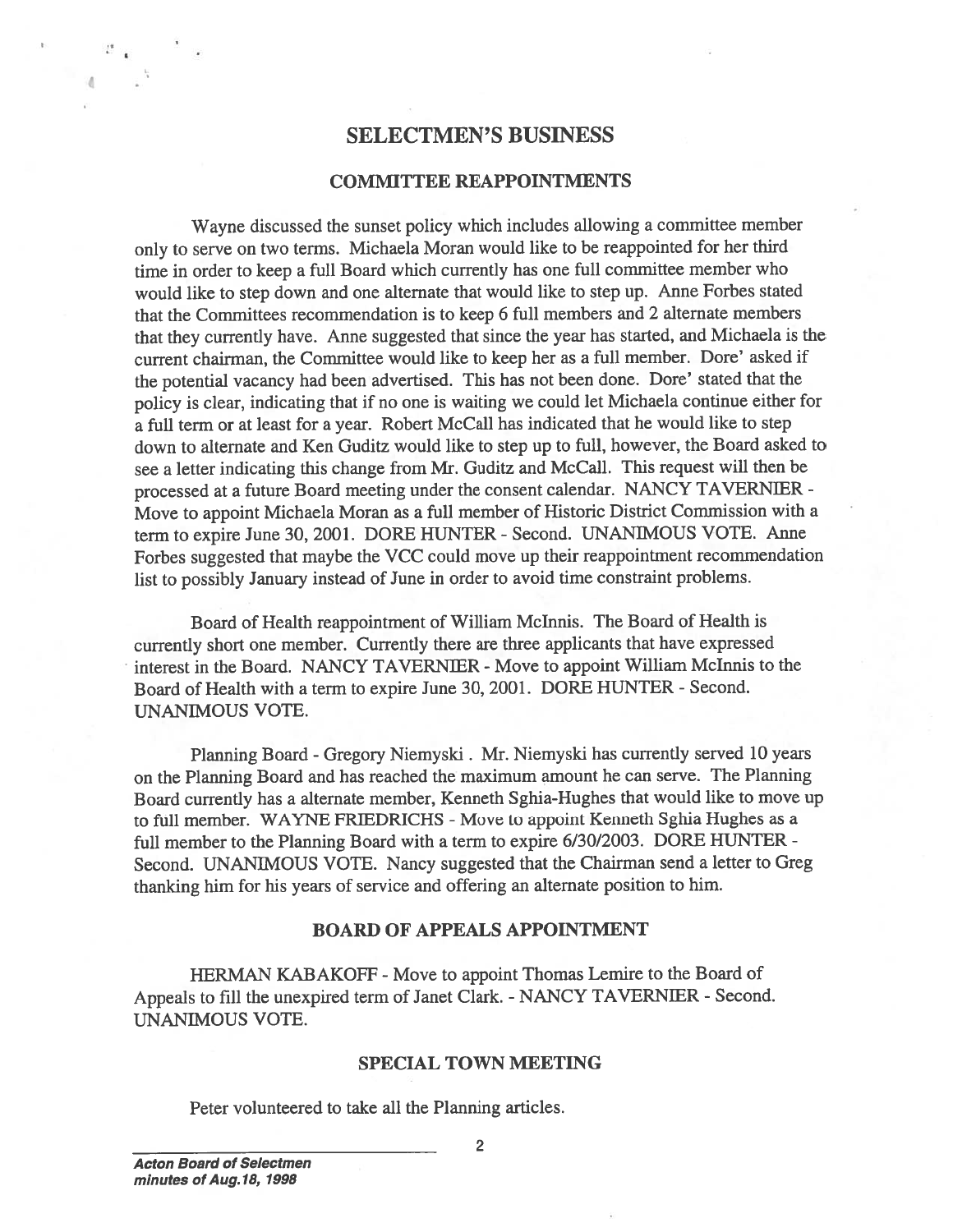#### YOUTH SOFTBALL LEAGUE DONATION

The Youth Softball League has offered the Town <sup>a</sup> donation to build more baiffields at NARA ,however, NARA might not be the best place for the fields so staff would like more time to speak with the Softball organization prior to the Board's acceptance. Tom Tidman has indicated that this organization is willing to work with us. Don indicated that they have been in contact with us in looking for alternate locations. Dore' indicated that the proposed new fields would benefit the whole town and not just certain organizations. Dore' stated that he felt strongly that public lands are for the benefit of the citizenry as <sup>a</sup> whole, and that any gift which seeks to restrict usage to less than all the citizens should be rejected. This gift will need to go to the Recreation Commission for their recommendation.

#### ACTON BOXBOROUGH YOUTH SOCCER DONATION

This gift needs the same clarification as the Softball League donation which Tom Tidman will work on.

#### EDC

Wayne indicated that this Board is an advisory committee to the Board of Selectmen. Membership has grown quickly to include, two Selectmen, two Planning Board, Fincom, two Citizens at large, business members, and <sup>a</sup> Chambers of Commerce member. The EDC has always wanted two members of the Chamber and by allowing this now it would increase the membership to 10, however, the Board feels an odd number is more viable and has recommended increasing the membership to 11. Nancy Tavernier stated that the Board initially voted up to nine members. DORE HUNTER - Move to amend the membership of the EDC to up to 11 members. PETER ASHTON - Second. UNANIMOUS VOTE.

#### ROUTE 2 IMPROVEMENTS

The Route <sup>2</sup> Corridor Advisory Committee has been working on improving Route 2. There are <sup>a</sup> number of communities on the committee and they have recommended two Route 2 improvements for Acton. One of these projects include the remove the light at Route 2/Piper. The Committee has recommended that there be a grade separation/overpass prior to removal of light. Representative Resor was presen<sup>t</sup> to state that <sup>a</sup> Selectmen from Concord has called her asking why the Crosby Corner project is not on the Tip list. There has been some indication that <sup>a</sup> historic house is causing hold ups. Rep. Resor's has set up <sup>a</sup> meeting for Monday at 3:00 PM in the Transportation Building in Boston and asked for volunteers to attend. The Board expressed their frustration that Acton's projects are also not on the Tip list. Don indicated that Mass Highway has not included any Acton projects on their 5 year Capital Plan. Nancy suggested that another meeting be set up to discuss Acton issues only.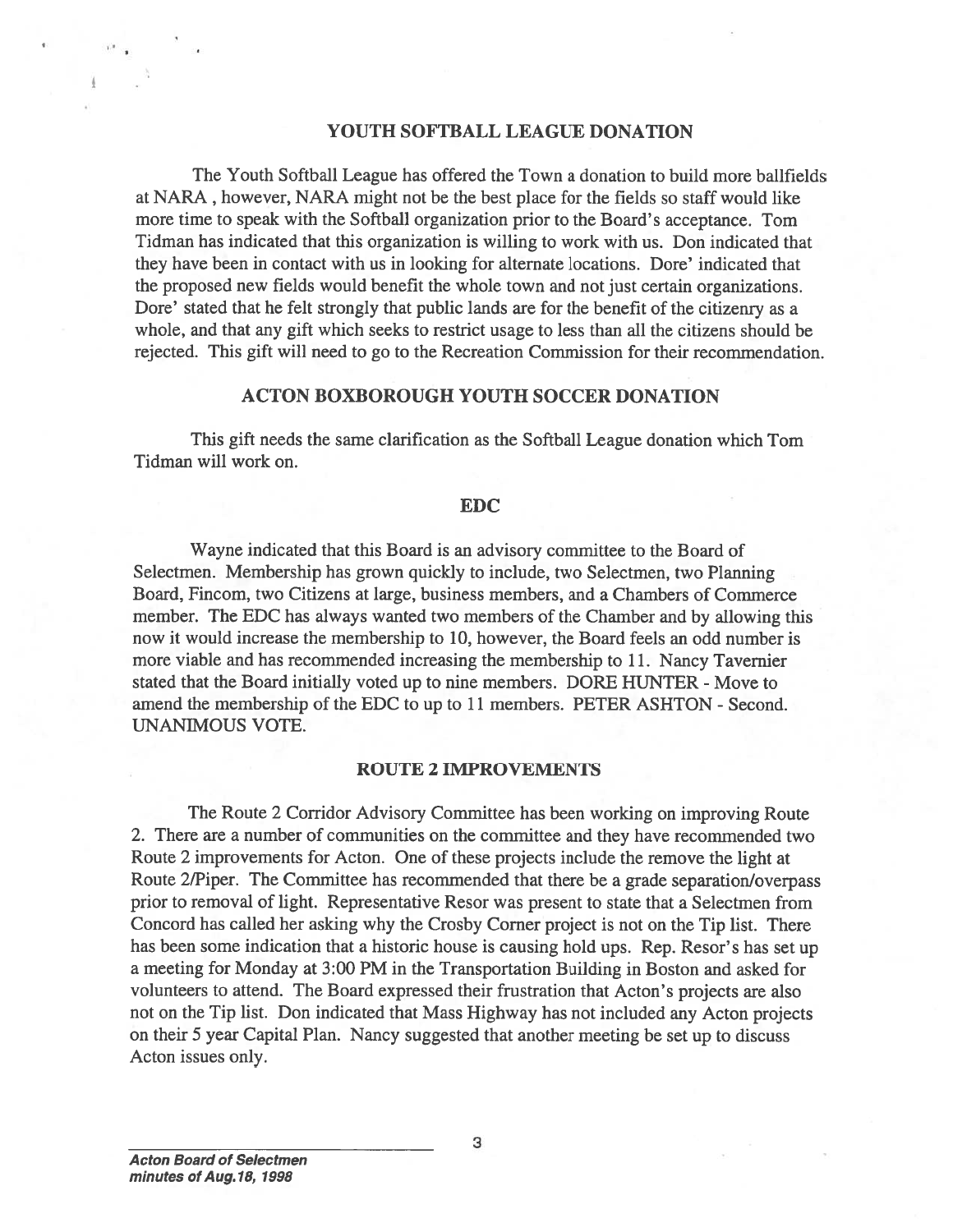#### SIDEWALK PROGRAM

Nancy stated that it is appalling to find cars parking on sidewalks. The Board suggested that enforcement by the Police along with public awareness be implemented. Nancy also stated that she would like the public to know that the new Main Street sidewalks were paid for by Boston Gas.

#### **NESWC**

Rep. Resor is leading the fight to ge<sup>t</sup> the NESWC monies back on the table. Nancy suggested that Wayne and Don create <sup>a</sup> strong worded letter to Senator Durand to urge the Senate to come back into session, in order to override the Governor's veto of additional State Aid for providing rate relief for the NESWC Communities.

#### SEWER ACTION COMMITTEE

Staff has indicated that pump stations for sewers would be classified under the zoning bylaw as "structures". The Board stated that adhering to the Zoning Bylaw as currently written would require <sup>a</sup> pump station to be located on <sup>a</sup> building lot with applicable setbacks. Dore' suggested that we seek an article at the Special Town Meeting to refine the definition of the word "Structure" in the Zoning Bylaw, the revised definition would exclude pump stations. DORE HUNTER <sup>=</sup> Move to authorize <sup>a</sup> Special Town Meeting article to amend the Zoning Bylaws to exemp<sup>t</sup> pump stations from the definition of structures. NANCY TAVERNIER - Second. UNANIMOUS VOTE. SIDEWALK PROG<br>
SIDEWALK PROG<br>
Nancy slagested that enforcement by the Police along with p<br>
Nancy also stated that she would like the public to kn<br>
sidewalks were paid for by Boston Gas.<br>
NESWC<br>
Rep. Resor is leading the fi

### DRAFT ECONOMIC DEVELOPMENT PLAN

Peter stated that he has concerns with the "final report" and would like <sup>a</sup> chance to comment prior to the draft being finalized. Wayne commented that the <sup>p</sup>lan was mislabeled, and in fact was <sup>a</sup> draft report. The Chairman stated he would like to have the Board read and comment on the draft..

#### ETHAN ALLEN DRIVE

Peter indicated that the Stow Planning Board seems to be moving in the right direction by not allowing the developer to use Ethan Allen as <sup>a</sup> connection road. Peter indicated that Stow seems to be very receptive to Acton's concerns.

### PUTNAM ROAD DISTURBANCE

Dore' indicated that the Police Department handled this large party with underage drinking very well. Dore' commended the Police Department along with the surrounding

4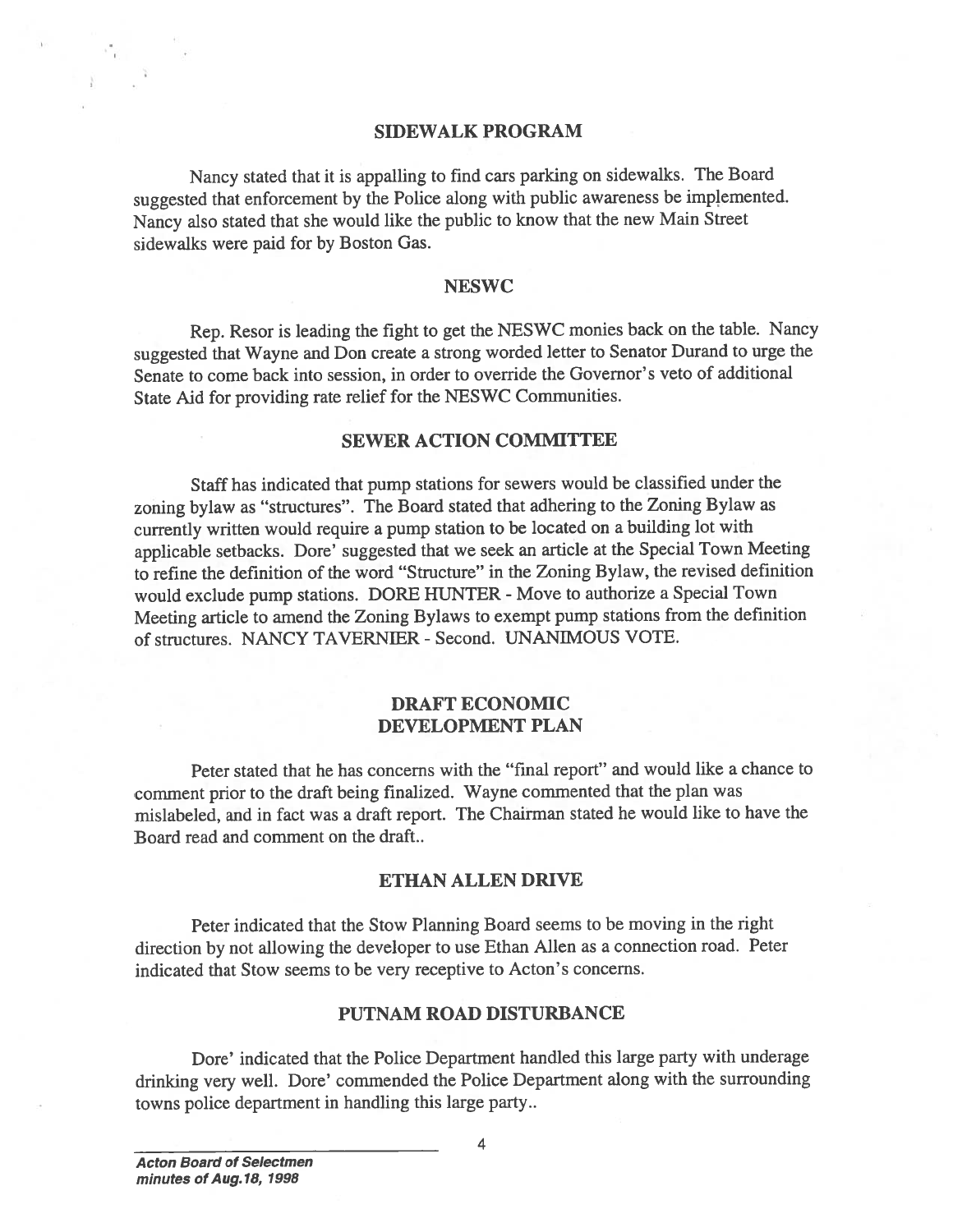## CONSENT AGENDA

DORE HUNTER - Move to approve Consent Calendar as printed. PETER ASHTON - Second- UNANIMOUS VOTE.

### TOWN MANAGER'S REPORT

SCHOOL/TOWN COMPUTER INTEGRATION - The schools have given us a renewed commitment. The account structure is finally completed and the schools accounts payable will be pu<sup>t</sup> on line as soon as possible. The next phase will be putting the payroll on line which is scheduled for January 1, 1999. Don stated that the schools are moving slowly and this is consuming huge amounts of the Town Accountants time. Dore' asked the Town Manager for continued progress reports. CONS<br>
DORE HUNTER - Move to app<br>
ASHTON - Second- UNANIMOUS VC<br>
TOWN I<br>
SCHOOL/TOWN COMPUTER IN<br>
reavend commitment. The account structure<br>
payable will be put on line as soon as p<br>
on line which is scheduled for January<br>

#### CHERRY SHEET

John Murray informed the Board that the legislature has appropriated \$108,000 of additional aid, above and beyond the amounts noted on the Cherry Sheets. John also indicated that some of this money was factored into the town budget already.

HERMAN KABAKOFF - Move to adjourn at 9:45 PM. PETER ASHTON - Second. UNANIMOUS VOTE.

/  $\frac{1}{2}$   $\frac{1}{2}$  $\overline{\nu}$  / Clerk  $\phi$ 

Date

Sheryl Ball Recording Secty.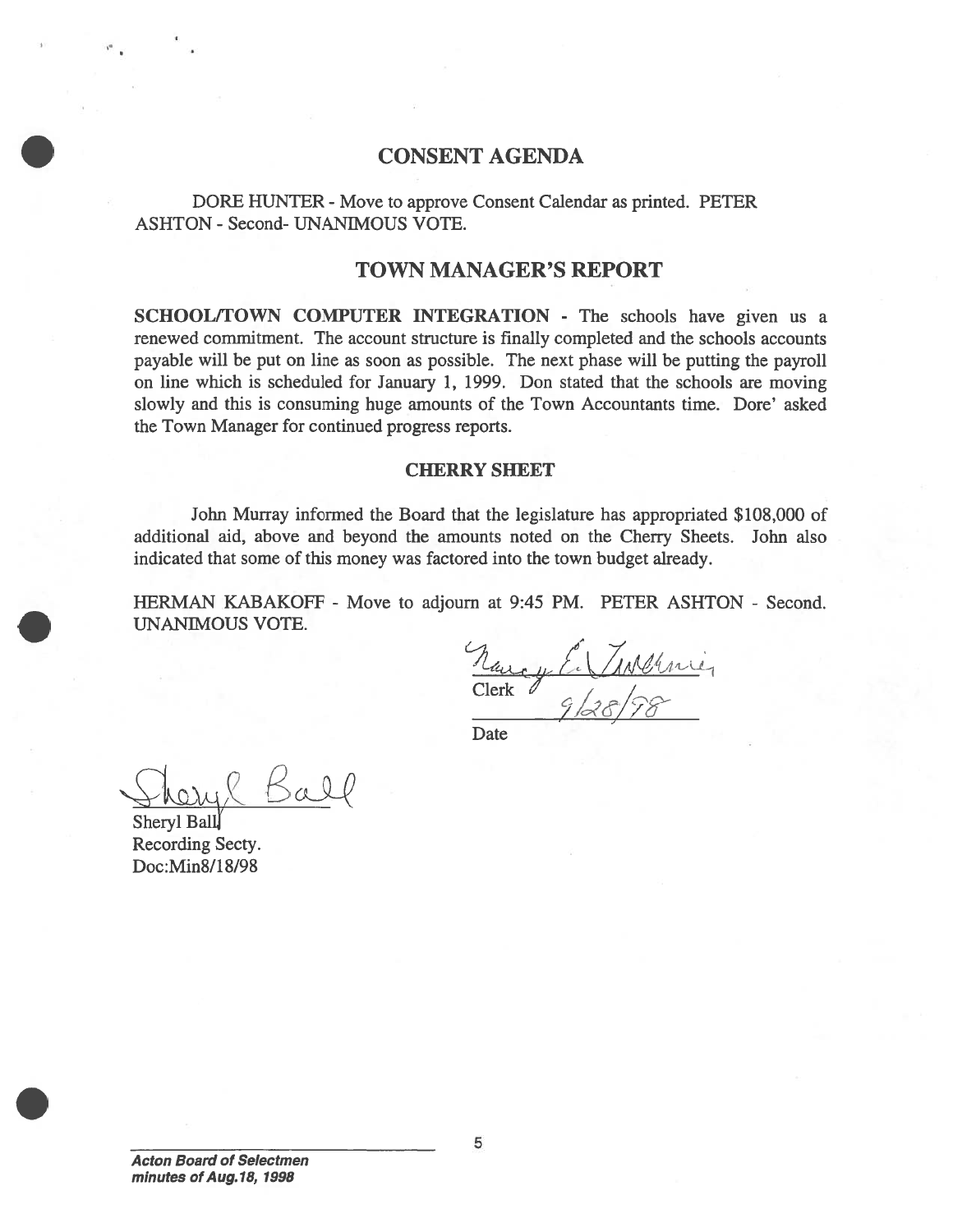.....

August 14, 1998

TO: Board of Selectmen

FROM: Wayne Friedrichs, Chairman

SUBJECT: Selectmen's Report

# AGENDA

Room 204 August 18, 1998 7:30 P.M.

# I. CITIZEN'S CONCERNS

# II. PUBLIC HEARINGS & APPOINTMENTS

1. 7:35 STREAM TEAM - MARY MICHELMAN, O.A.R. - Enclosed please find materials that Ms. Michelman will discuss with the Board.

## III. SELECTMEN'S BUSINESS

2. COMMITTEE REAPPOINTMENTS- Enclosed please find background materials for the Board's reference.

3. BOARD OF APPEALS APPOINTMENT - Enclosed please find the VCC's recommendation to move Thomas Lemire from alternate to <sup>a</sup> full appointment to the Board of Appeals, for Board action.

4. SPECIAL TOWN MEETING - Enclosed please find draft articles submitted by the Planning Board for review.

5. YOUTH SOFTBALL LEAGUE DONATION - Enclosed please find <sup>a</sup> reques<sup>t</sup> for acceptance of <sup>a</sup> gift of funds from the Youth Softball League to be used at NARA, along with staff comments, for Board consideration.

6. ACTON BOXBORO YOUTH SOCCER DONATION - Enclosed please find <sup>a</sup> reques<sup>t</sup> for acceptance of the gift of <sup>a</sup> bedrock artesian well to be installed at NARA, along with staff comments, for Board consideration.

7. EDC - Request to increase membership from 9 to 11 for Board discussion.

8. ROUTE 2 IMPROVEMENTS - Enclosed please find comments and recommendations from the Town Manager regarding Route 2 improvements.